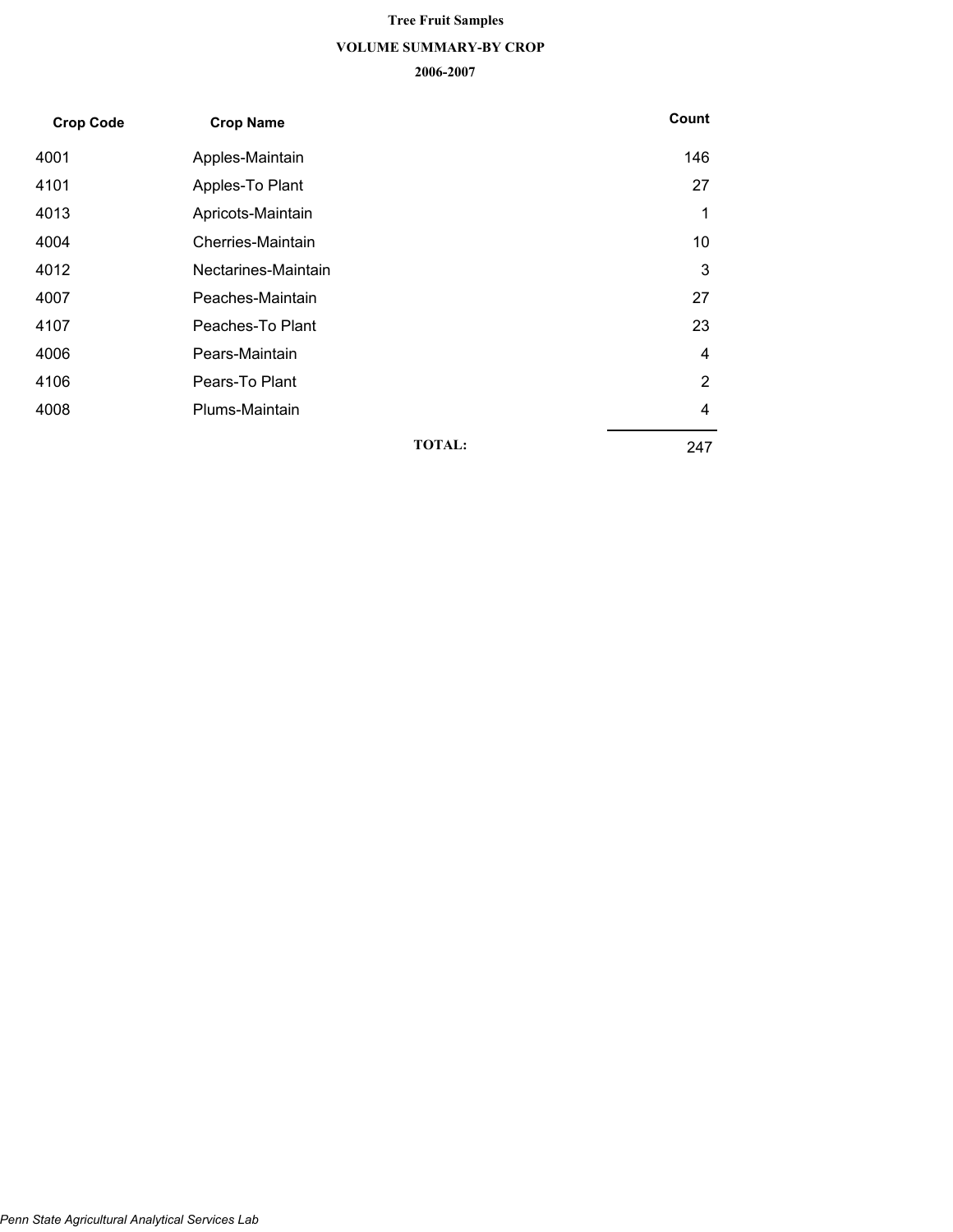### **2006-2007 Tree Fruit Samples**

| County           | <b>Total Samples</b> | Crop              | # of Samples   |
|------------------|----------------------|-------------------|----------------|
| <b>ADAMS</b>     | 44                   |                   |                |
|                  |                      | Apples-Maintain   | 33             |
|                  |                      | Apples-To Plant   | 4              |
|                  |                      | Peaches-Maintain  | 3              |
|                  |                      | Peaches-To Plant  | 4              |
| <b>ALLEGHENY</b> | 1                    |                   |                |
|                  |                      | Cherries-Maintain | 1              |
| <b>ARMSTRONG</b> | 1                    |                   |                |
|                  |                      | Peaches-To Plant  | 1              |
| <b>BEAVER</b>    | $\mathbf 3$          |                   |                |
|                  |                      | Apples-Maintain   | $\overline{2}$ |
|                  |                      | Apples-To Plant   | 1              |
| <b>BEDFORD</b>   | $\mathbf 3$          |                   |                |
|                  |                      | Apples-Maintain   | 3              |
| <b>BERKS</b>     | 4                    |                   |                |
|                  |                      | Apples-Maintain   | 1              |
|                  |                      | Apples-To Plant   | 3              |
| <b>BLAIR</b>     | $\mathbf 3$          |                   |                |
|                  |                      | Apples-Maintain   | 1              |
|                  |                      | Peaches-Maintain  | 1              |
|                  |                      | Pears-To Plant    | 1              |
| <b>BRADFORD</b>  | $\mathbf 3$          |                   |                |
|                  |                      | Cherries-Maintain | 1              |
|                  |                      | Peaches-To Plant  | $\overline{2}$ |
| <b>BUCKS</b>     | 9                    |                   |                |
|                  |                      | Apples-Maintain   | 3              |
|                  |                      | Apples-To Plant   | $\overline{2}$ |
|                  |                      | Peaches-Maintain  | 3              |
|                  |                      | Peaches-To Plant  | 1              |
| <b>BUTLER</b>    | $\mathbf 2$          |                   |                |
|                  |                      | Apples-Maintain   | 1              |
|                  |                      | Apples-To Plant   | 1              |
| <b>CAMBRIA</b>   | $\mathbf 2$          |                   |                |
|                  |                      | Apples-To Plant   | 1              |
|                  |                      | Pears-Maintain    | 1              |
| <b>CARBON</b>    | $\mathbf{2}$         |                   |                |
|                  |                      | Apples-To Plant   | $\overline{2}$ |

**CENTRE 44**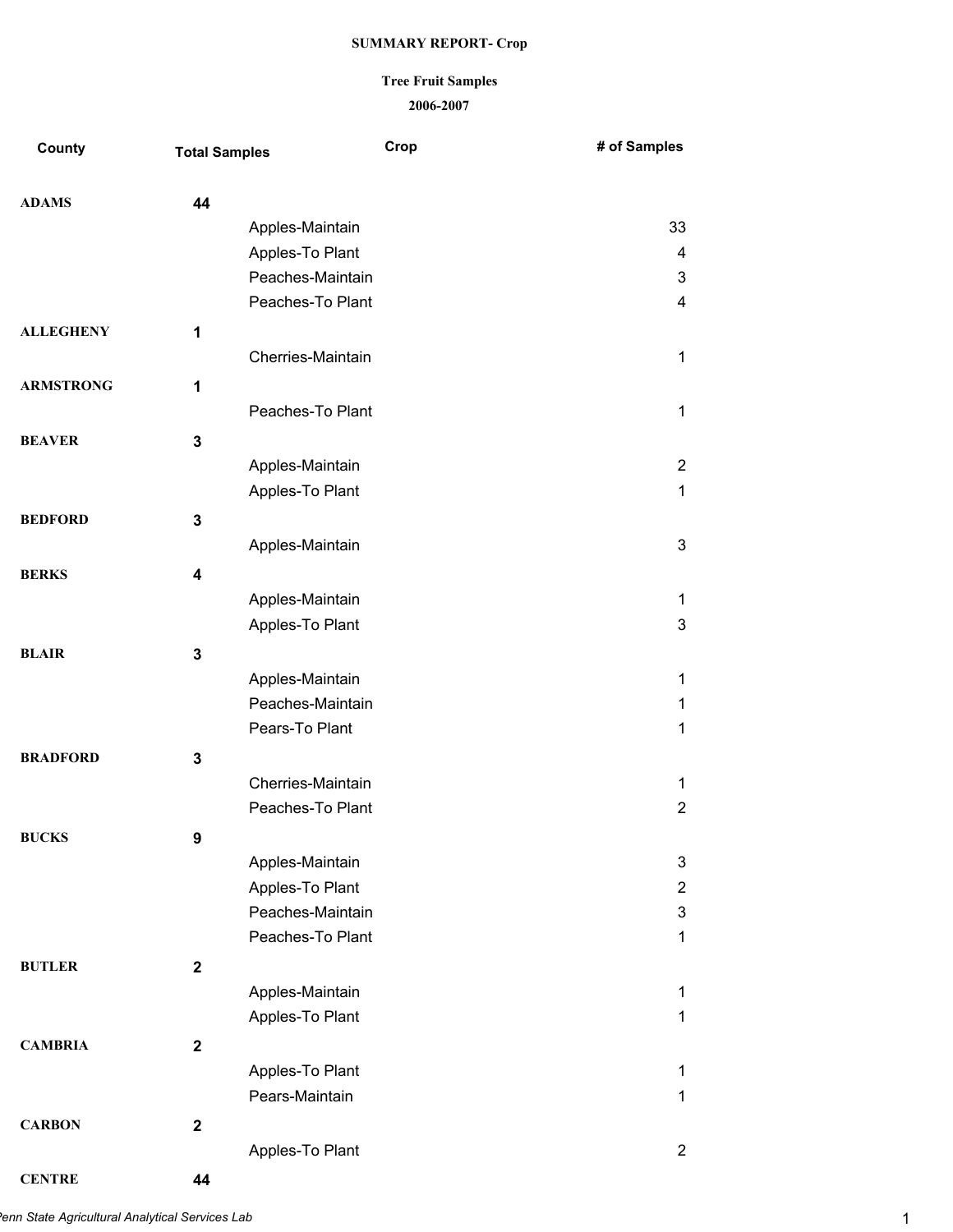# **2006-2007 Tree Fruit Samples**

| County           | <b>Total Samples</b> |                                        | Crop | # of Samples   |
|------------------|----------------------|----------------------------------------|------|----------------|
|                  |                      | Apples-Maintain                        |      | 43             |
|                  |                      | Apples-To Plant                        |      | 1              |
| <b>CHESTER</b>   | 4                    |                                        |      |                |
|                  |                      | Apples-Maintain                        |      | $\overline{2}$ |
|                  |                      | Apples-To Plant                        |      | $\mathbf{1}$   |
|                  |                      | Peaches-To Plant                       |      | 1              |
| <b>DAUPHIN</b>   | 11                   |                                        |      |                |
|                  |                      | Apples-Maintain                        |      | 5              |
|                  |                      | Cherries-Maintain                      |      | 1              |
|                  |                      | Peaches-Maintain                       |      | 3              |
|                  |                      | Pears-Maintain                         |      | 1              |
|                  |                      | Plums-Maintain                         |      | 1              |
| <b>DELAWARE</b>  | 1                    |                                        |      |                |
|                  |                      | Peaches-To Plant                       |      | $\mathbf 1$    |
| <b>ELK</b>       | 3                    |                                        |      |                |
|                  |                      | Apples-Maintain                        |      | $\overline{2}$ |
|                  |                      | Cherries-Maintain                      |      | 1              |
| <b>FRANKLIN</b>  | 8                    |                                        |      |                |
|                  |                      | Apples-Maintain                        |      | 4              |
|                  |                      | Apples-To Plant                        |      | 3              |
|                  |                      | Peaches-To Plant                       |      | 1              |
| <b>INDIANA</b>   | 5                    |                                        |      |                |
|                  |                      | Apples-Maintain                        |      | 5              |
|                  |                      |                                        |      |                |
| <b>LANCASTER</b> | 20                   |                                        |      |                |
|                  |                      | Apples-Maintain                        |      | 8              |
|                  |                      | Apricots-Maintain<br>Cherries-Maintain |      | 1              |
|                  |                      | Nectarines-Maintain                    |      | 1<br>2         |
|                  |                      | Peaches-Maintain                       |      | 5              |
|                  |                      | Peaches-To Plant                       |      | $\overline{2}$ |
|                  |                      | Plums-Maintain                         |      | 1              |
|                  |                      |                                        |      |                |
| <b>LAWRENCE</b>  | 8                    |                                        |      |                |
|                  |                      | Apples-Maintain<br>Peaches-Maintain    |      | 5<br>1         |
|                  |                      | Peaches-To Plant                       |      | 1              |
|                  |                      | Pears-Maintain                         |      | 1              |
|                  |                      |                                        |      |                |
| <b>LEBANON</b>   | 4                    |                                        |      |                |
|                  |                      | Apples-Maintain                        |      | $\overline{2}$ |
|                  |                      | Cherries-Maintain                      |      | 1              |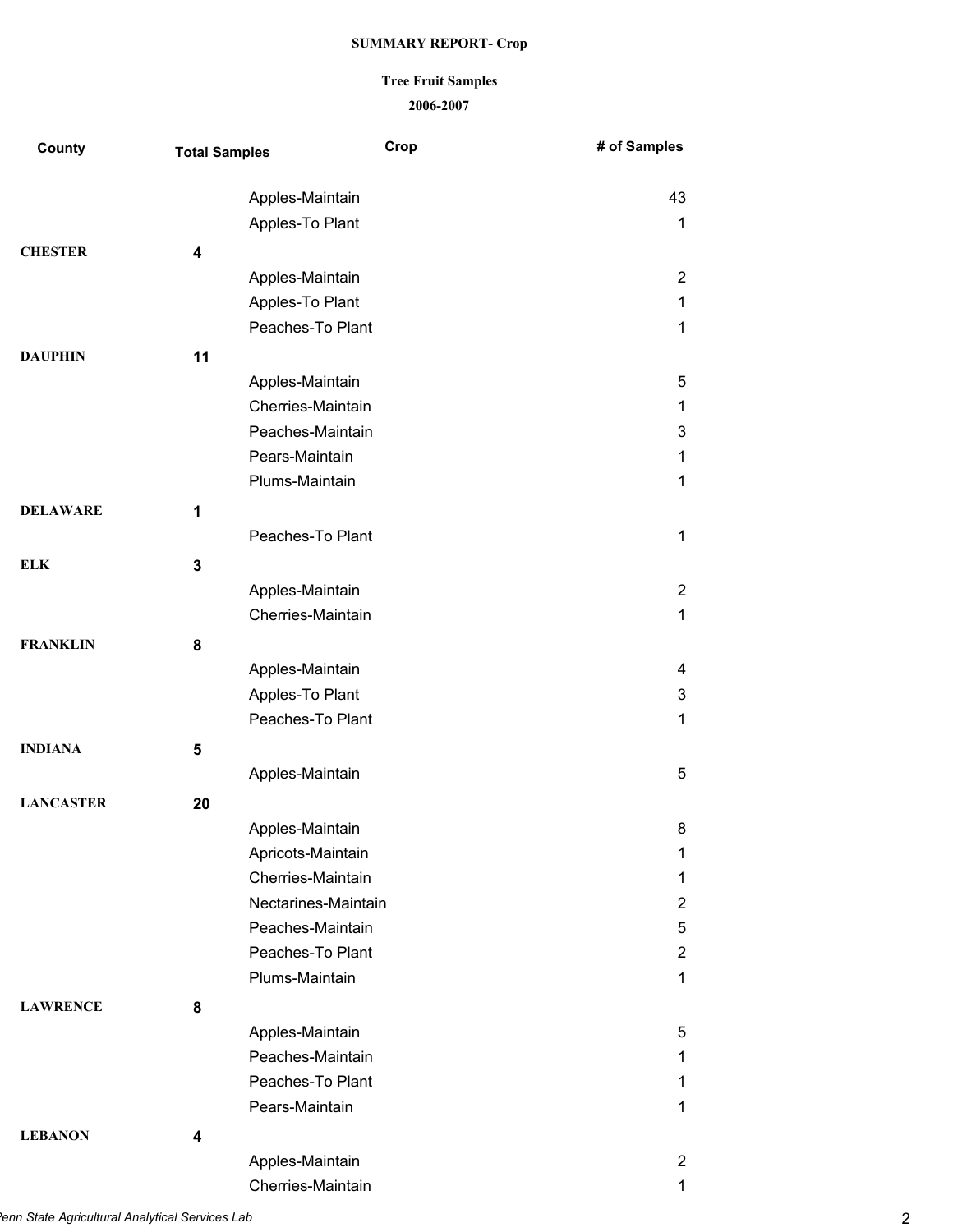#### **2006-2007 Tree Fruit Samples**

| County              | <b>Total Samples</b> |                     | Crop | # of Samples   |
|---------------------|----------------------|---------------------|------|----------------|
|                     |                      | Peaches-Maintain    |      | 1              |
| <b>LEHIGH</b>       | 5                    |                     |      |                |
|                     |                      | Apples-Maintain     |      | $\overline{2}$ |
|                     |                      | Peaches-To Plant    |      | 3              |
| <b>LUZERNE</b>      | 12                   |                     |      |                |
|                     |                      | Apples-Maintain     |      | 1              |
|                     |                      | Apples-To Plant     |      | 1              |
|                     |                      | Cherries-Maintain   |      | $\overline{2}$ |
|                     |                      | Peaches-Maintain    |      | 3              |
|                     |                      | Peaches-To Plant    |      | $\overline{2}$ |
|                     |                      | Pears-Maintain      |      | 1              |
|                     |                      | Plums-Maintain      |      | $\overline{2}$ |
| <b>MERCER</b>       | 3                    |                     |      |                |
|                     |                      | Apples-Maintain     |      | 3              |
| <b>MIFFLIN</b>      | 3                    |                     |      |                |
|                     |                      | Peaches-Maintain    |      | 1              |
|                     |                      | Peaches-To Plant    |      | $\overline{2}$ |
| <b>MONTGOMERY</b>   | $\mathbf{2}$         |                     |      |                |
|                     |                      | Apples-Maintain     |      | 1              |
|                     |                      | Peaches-Maintain    |      | 1              |
| <b>MONTOUR</b>      | 3                    |                     |      |                |
|                     |                      | Apples-Maintain     |      | 1              |
|                     |                      | Cherries-Maintain   |      | 1              |
|                     |                      | Peaches-Maintain    |      | $\mathbf{1}$   |
| <b>NORTHAMPTON</b>  | $\mathbf{2}$         |                     |      |                |
|                     |                      | Apples-Maintain     |      | 1              |
|                     |                      | Peaches-To Plant    |      | 1              |
| <b>PERRY</b>        |                      |                     |      |                |
|                     | 3                    | Cherries-Maintain   |      | 1              |
|                     |                      | Nectarines-Maintain |      | 1              |
|                     |                      | Peaches-Maintain    |      | 1              |
|                     |                      |                     |      |                |
| <b>PHILADELPHIA</b> | $\mathbf{2}$         |                     |      |                |
|                     |                      | Apples-Maintain     |      | $\overline{2}$ |
| <b>PIKE</b>         | 1                    |                     |      |                |
|                     |                      | Apples-Maintain     |      | 1              |
| <b>SCHUYLKILL</b>   | 6                    |                     |      |                |
|                     |                      | Apples-Maintain     |      | 5              |
|                     |                      | Peaches-Maintain    |      | 1              |